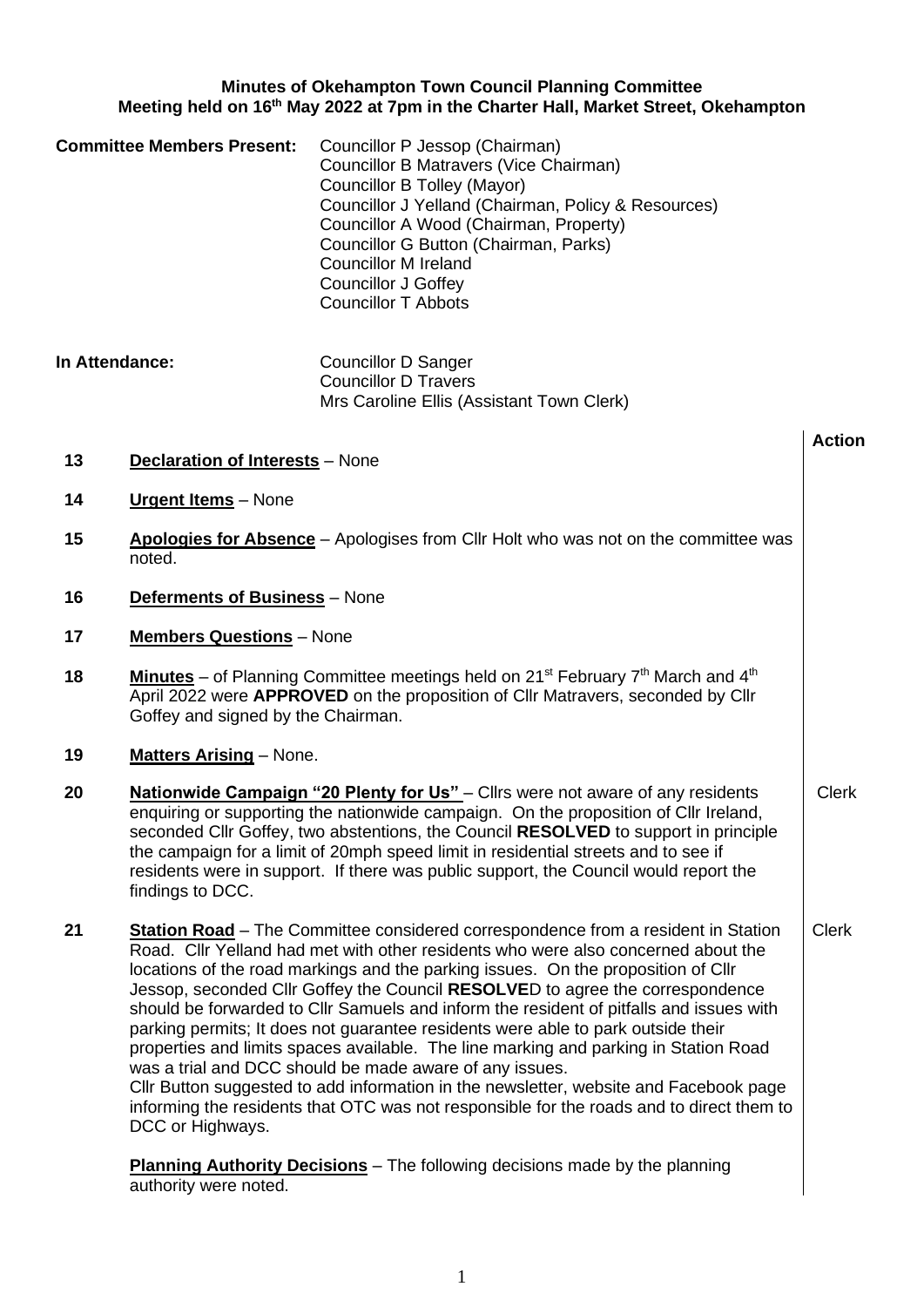**2677/21/FUL** – Land to rear of 111 Station Road, Okehampton EX20 1EH. Erection of new dwelling including access via shared driveway.

# **Conditional Approval**

Resolution of the Planning Committee was to submit an object response.

**4126/21/TCA** - T1: Beech – crown height reduction by 2m to reduce sail effect and enable cable installation. Land at SX583 949, Darkey Lane, Okehampton EX20 1JL

# **No objections raised**.

Resolution of the Planning Committee was to submit a support response.

**4530/21/TPO** – G4: Ash – Remove x 2 due to dieback. T4843: Oak – Remove fractured limb to main trunk on East side and remove deadwood over 25mm on all sides. To remove risk of falling on to path. T4844: Willow – coppice. Fractured branches and brittle overweight branches pose risk of falling into playground. T4847: Oak – reduce overweight branches by 2-3m on West side. To remove risk of falling. Okehampton Primary School, Glendale Road, Okehampton, EX20 1JB

### **Grant Consent**

Resolution of the Planning Committee was to submit a support response.

**0769/22/TEX** – T1: Sycamore – Fell due to tree failure and road blocked. Simmons Park, Okehampton EX20 1DX **Grant Exemption**

**0483/22/CLP –** Certificate of lawfulness for proposed single storey rear extension. 44 Leaholes Avenue, Okehampton EX20 1NR **Cert of Lawfulness (Proposed) Certified**

**0021/22/FUL –** Replacement windows. 4 & 6 High Street, Okehampton EX20 1JP **Conditional Approval**

Resolution of the Planning Committee was to submit a support response.

**0023/22/FUL –** Replacement windows. 11-14 & 15-18 Ashley Road, Okehampton EX20 1PX

### **Conditional Approval**

Resolution of the Planning Committee was to submit a support response.

**0024/22/FUL –** Replacement windows. 6-12 Simmons Way, Okehampton EX20 1PY **Conditional Approval**

Resolution of the Planning Committee was to submit a support response.

# **0214/22/FUL –** Replacement windows. 42 & 44 Simmons Way, Okehampton EX20 1PY

### **Conditional Approval**

Resolution of the Planning Committee was to submit a support response.

**4126/21/TCA –** T1: Beech – crown height reduction by 2m to reduce sail effect and enable cable installation. Land at SX 583 949, Darkey Lane, Okehampton, EX20 1JL **No objections.**

Resolution of the Planning Committee was to submit a support response.

**3578/21/FUL –** Change of use to form residential dwelling. The Annex to the rear of Bank, 40 Fore Street, Okehampton EX20 1EY

### **Conditional approval**

Resolution of the Planning Committee was to submit a support response.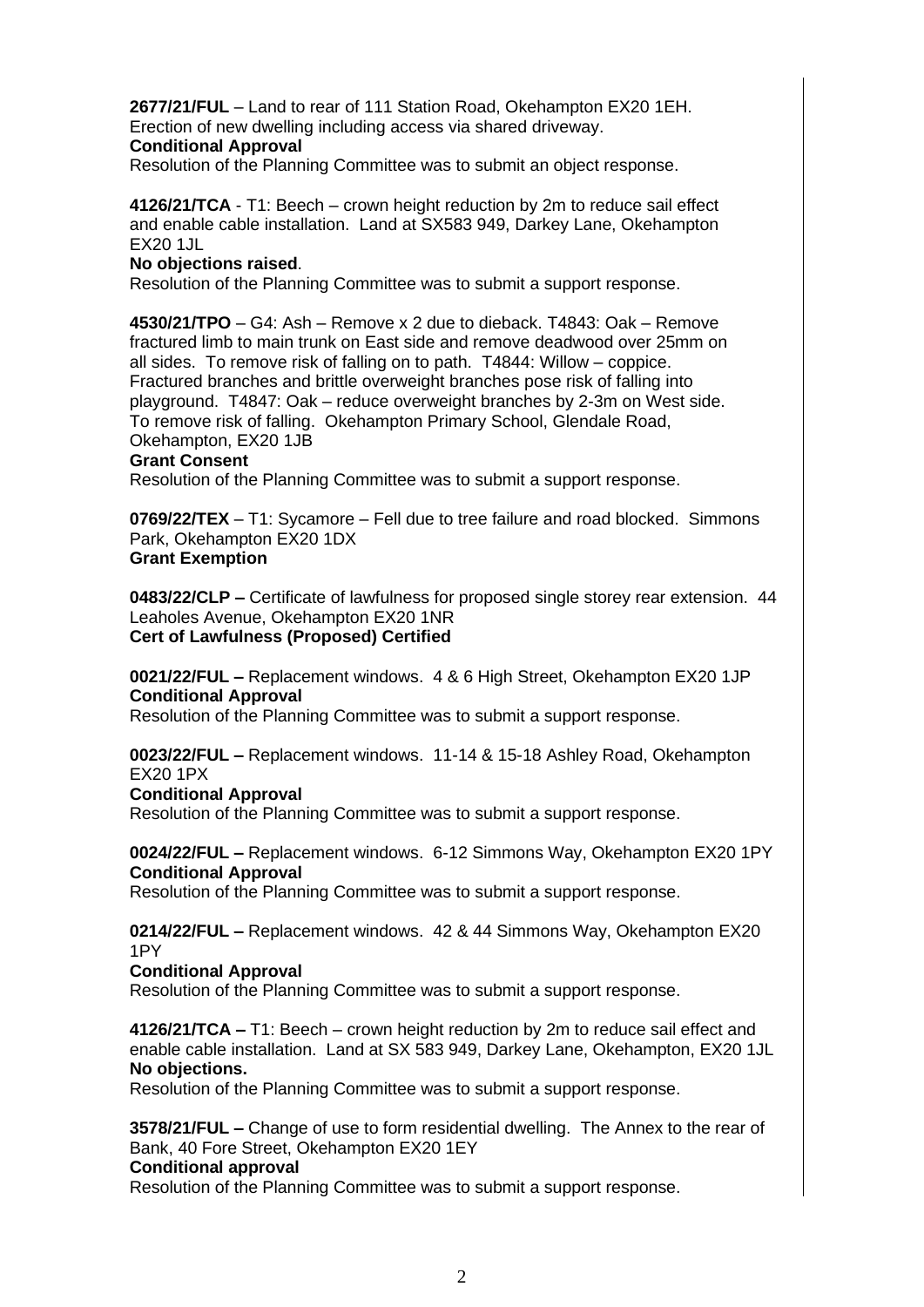**3815/21/FUL –** Construction of a structure to be used as a bat roost. The Old Mill, Mill Road, Okehampton

### **Conditional approval**

Resolution of the Planning Committee was to submit a support response.

**3941/17/ADV –** Advertisement consent application to replace existing signage and notice board on church frontage. New Life Church, 2 New Road, Okehampton EX20 1ET

## **Refusal**

Resolution of the Planning Committee was to submit a support response.

**0278/22/TPO** – T1: Ash – Fell due to Ash Die Back. 15 Tors Road, Okehampton EX20 1EF

# **Refusal**

Resolution of the Planning Committee was to submit a support response.

**0406/22/TPO** – T1, T2, T3 & T4: Silver Birch – Fell due to proximity of property. Replace with Beech hedge in same location. Oaklands Residential Park, Glendale Road, Okehampton EX20 1LG **Refuse Consent**

Resolution of the Planning Committee was to submit an object response.

**0407/22/TPO** – T1 N48: Oak – Crown reduction by approximately 3 meters to previous points.

Fern Close, Okehampton EX20 1PD

### **Grant of Conditional Consent**

Resolution of the Planning Committee was to submit an object response.

**0622/20/TPO –** T1: Sycamore – Crown raise to 5m from ground level. Tree is unbalanced and unsafe. 18 Oaklands Residential Park, Glendale Road, Okehampton EX20 1LG

# **Refused**

Resolution of the Planning Committee was to submit an object response.

**0559/22/CLB** – Certificate of lawfulness for proposed works to a listed building comprising installation of fire curtain in reception area. White Hart Hotel, Fore Street, **Okehampton** EX20 1HD

**Certificate of lawfulness (proposed) Certified**

**0824/22/CLB –** Certificate of lawful proposed works to a listed building for installation of secondary glazing. Kent House, George Street, Okehampton EX20 1HR **Certificate of lawfulness (proposed) Certified**

**1064/22/CLP –** Certificate of lawfulness for proposed hip to gable conversion and dormer to rear. 29 Leaholes Avenue, Okehampton EX20 1NR **Certificate of lawfulness (proposed) Certified**

**1123/22/COM –** Notice of intent to install Electronic Communication Apparatus comprising one pole. 40a Mill Road, Okehampton EX20 1SP **Permitted development**

**1861/21/CAC –** Readvertised (revised plans received) conservation area consent for demolition of redundant stone warehouse buildings. The Old Mill, Mill Road, **Okehampton Refused**